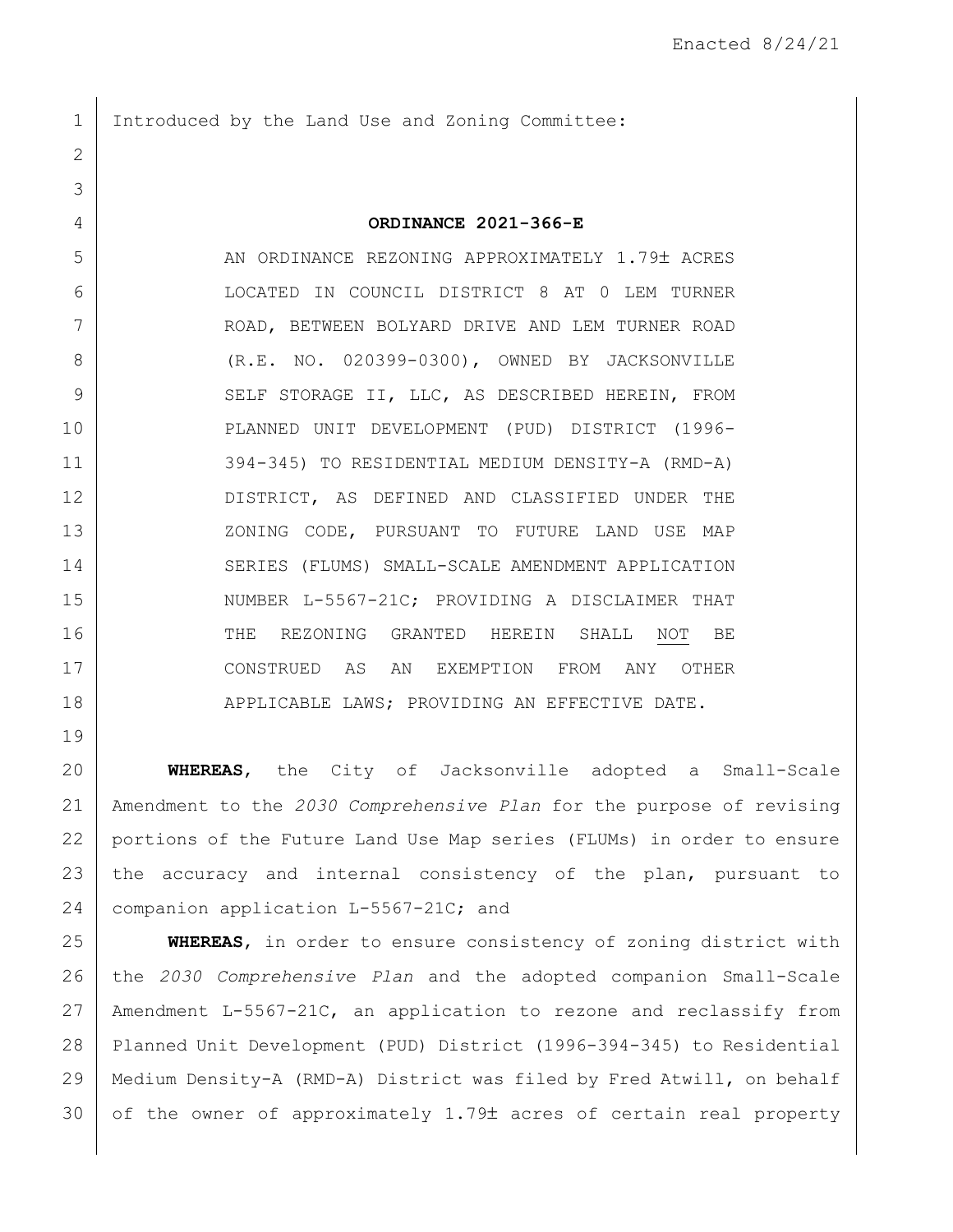1 in Council District 8, as more particularly described in Section 1; and

 **WHEREAS**, the Planning and Development Department, in order to ensure consistency of this zoning district with the *2030 Comprehensive Plan*, has considered the rezoning and has rendered an advisory opinion; and

 **WHEREAS**, the Planning Commission has considered the application 8 and has rendered an advisory opinion; and

 **WHEREAS**, the Land Use and Zoning (LUZ) Committee, after due notice, held a public hearing and made its recommendation to the 11 | Council; and

 **WHEREAS**, the City Council, after due notice, held a public 13 | hearing, and taking into consideration the above recommendations as well as all oral and written comments received during the public hearings, the Council finds that such rezoning is consistent with the *2030 Comprehensive Plan* adopted under the comprehensive planning 17 ordinance for future development of the City of Jacksonville; now, therefore

**BE IT ORDAINED** by the Council of the City of Jacksonville:

 **Section 1. Subject Property Location and Description.** The 21 | approximately  $1.79\pm$  acres (R.E. No. 020399-0300) are located in 22 Council District 8 at 0 Lem Turner Road, between Bolyard Drive and Lem Turner Road, as more particularly described in **Exhibit 1**, dated May 18, 2021, and graphically depicted in **Exhibit 2**, both of which are **attached hereto** and incorporated herein by this reference (Subject Property).

 **Section 2. Owner and Applicant Description.** The Subject Property is owned by Jacksonville Self Storage II, LLC. The applicant is Fred Atwill, 9601 Forest Acres Lane, Jacksonville, Florida 32234; (904) 610-8975.

**Section 3. Property Rezoned.** The Subject Property,

 $- 2 -$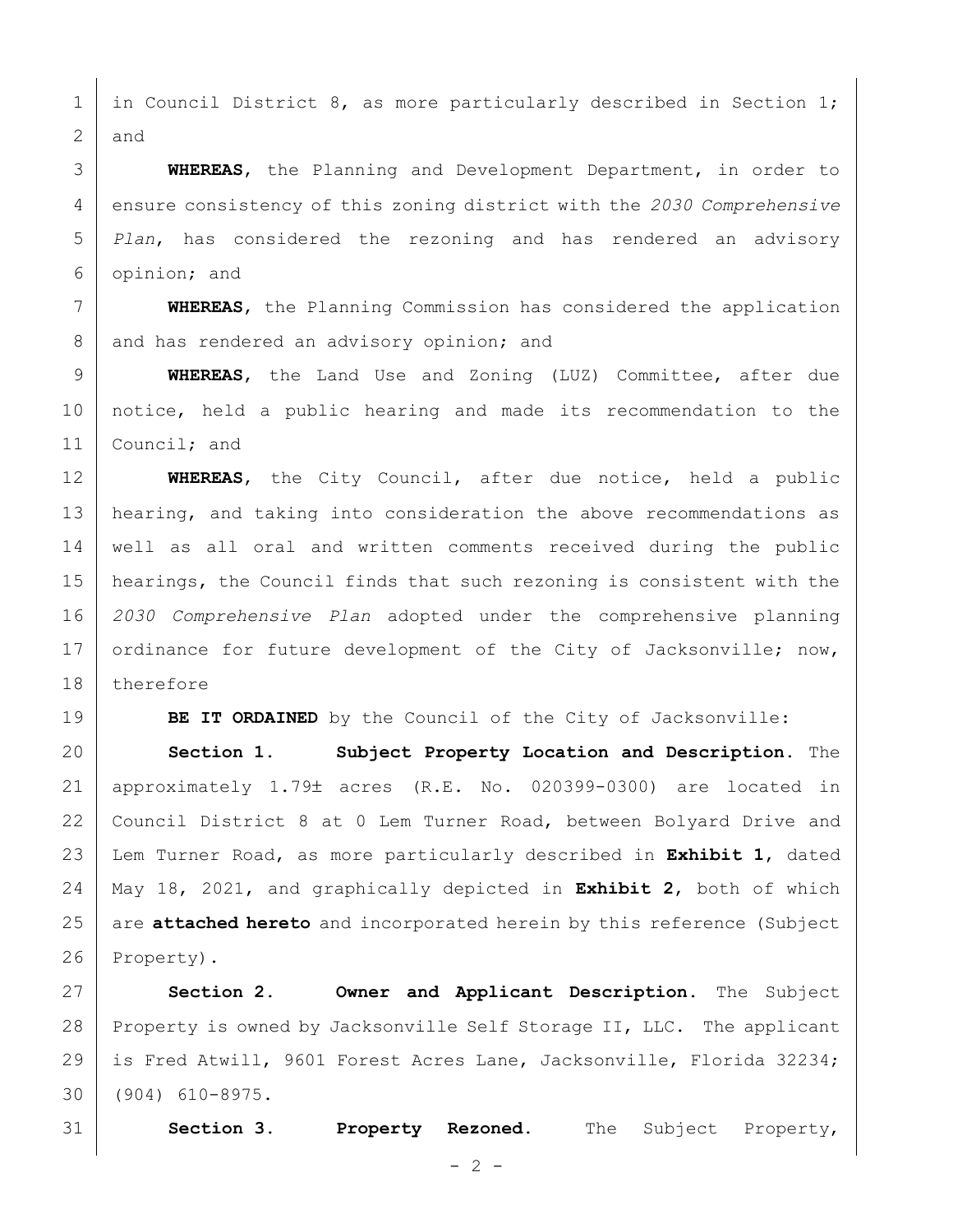pursuant to adopted companion Small-Scale Amendment Application L- 5567-21C, is hereby rezoned and reclassified from Planned Unit Development (PUD) District (1996-394-345) to Residential Medium Density-A (RMD-A) District.

 **Section 4. Contingency.** This rezoning shall not become effective until 31 days after adoption of the companion Small-Scale Amendment; and further provided that if the companion Small-Scale 8 | Amendment is challenged by the state land planning agency, this 9 | rezoning shall not become effective until the state land planning agency or the Administration Commission issues a final order determining the companion Small-Scale Amendment is in compliance with Chapter 163, *Florida Statutes.*

 **Section 5. Disclaimer.** The rezoning granted herein shall **not** be construed as an exemption from any other applicable local, state, or federal laws, regulations, requirements, permits or 16 | approvals. All other applicable local, state or federal permits or 17 | approvals shall be obtained before commencement of the development 18 or use and issuance of this rezoning is based upon acknowledgement, 19 representation and confirmation made by the applicant(s), owner(s), developer(s) and/or any authorized agent(s) or designee(s) that the 21 | subject business, development and/or use will be operated in strict compliance with all laws. Issuance of this rezoning does **not** approve, promote or condone any practice or act that is prohibited or 24 restricted by any federal, state or local laws.

 **Section 6. Effective Date.** The enactment of this Ordinance shall be deemed to constitute a quasi-judicial action of the City Council and shall become effective upon signature by the Council 28 President and the Council Secretary.

- 
- 
-